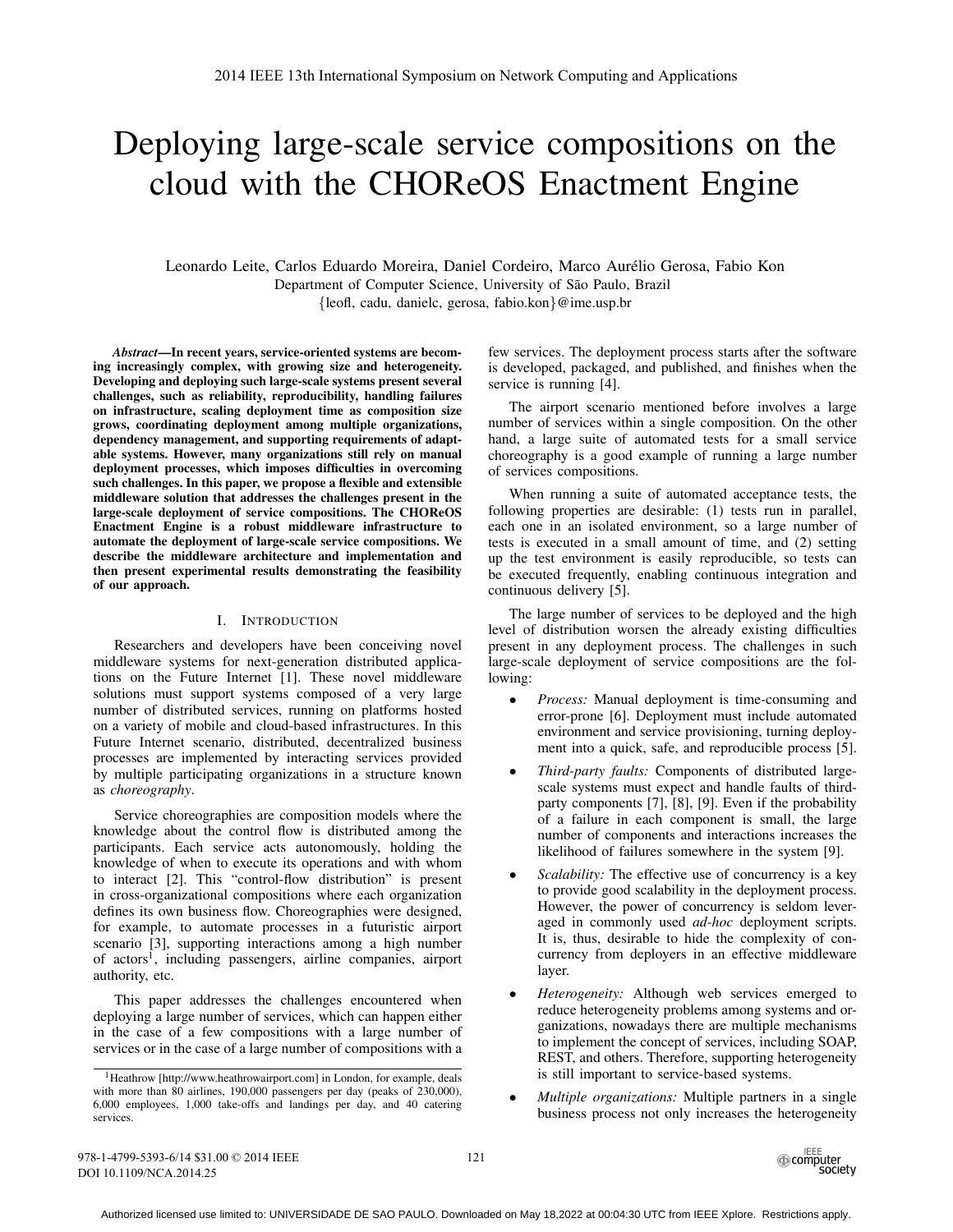problem, but also presents challenges to deployment coordination, as services of multiple organizations must be bound together, i.e., they need to discover dynamically the location of their dependencies.

• *Adaptability:* To accommodate dynamic changes in the execution environment, in usage patterns, and in business requirements, modern systems must be self-adaptive [10]. Therefore, the deployment process should consider the requirements of self-adaptive systems, accommodating their needs and being itself adaptive to support the continuous change of business requirements and maintain quality of service.

These challenges could be handled with *ad-hoc* solutions tailored to specific applications. However, this approach leads to low reuse within a single organization and across partners, yielding a very large cost for development and maintenance. A *middleware-supported* solution can address the common problems of deploying compositions, providing sophisticated and well-tested mechanisms. By using such middleware, deployers can write less and simpler code and contributors interested in the deployment problem can work together in a single code base to strengthen a common infrastructure.

The CHOReOS Enactment Engine (EE) is a novel, extensible, open source middleware system, developed in the context of the CHOReOS project<sup>2</sup>, that provides a fully automated deployment process for service compositions. The Enactment Engine offers developers access to service deployment using the Platform as a Service (PaaS) model [11], relying on an Infrastructure as a Service (IaaS) [11] provider to support the virtualized target environment. In the cloud PaaS model, application developers do not need to care about the virtualized infrastructure and can focus on application development. The relationship between the cloud models and our proposed architecture is depicted in Fig. 1.



Fig. 1. Enactment Engine and cloud computing models.

Unlike current PaaS solutions, our EE is designed to support service compositions rather than web applications. Our solution extends past research on deployment of distributed component-based systems, including new mechanisms to support the dynamism of current environments by considering the new requirements of cloud deployment and large-scale service compositions.

#### II. RELATED WORK

The use of procedural languages (via scripts) is a flexible method to configure and deploy applications. Tools such as TakTuk  $[12]$  and Chef<sup>3</sup> provide scripting languages that can be used to configure each node and deploy, build, and test applications on individual nodes. Nevertheless, learning a new scripting language is an additional burden to deployers. Declarative languages can describe the application to be deployed in terms of its components and how they are structured [13], [14]. But even declarative languages for general deployment  $(i.e. not restricted to specific application classes)$ , like Puppet<sup>4</sup>, are hard to use since they require the specification of all the deployment details.

Our Enactment Engine was designed to deploy *service compositions* described as business processes and uses a notation based on a declarative language. Using the EE deployment specification is simpler than using general deployment specifications, such as Chef or Puppet, since our deployment specification presents only the necessary elements for deploying service compositions, abstracting underlying details, such as the middleware hosting the services.

Quéma et al. [15] conducted an empirical study about the performance and scalability of the deployment process of component-based applications. They propose a decentralized, fault-tolerant mechanism that deploys the application using a hierarchical approach based on the application's architecture. This approach enabled an asynchronous and parallel execution of the components that define the application. However, their hierarchical approach can only be applied to business processes whose communications can be modeled as trees. The EE does not impose such restriction.

One of the first large-scale platforms to support total control of the software stack (including the operating system) was Grid'5000 [16]. Its *Kadeploy OS provisioning system* [16], [17] has been designed to help system administrators to install and manage clusters and to provide users a flexible way to deploy their own operating systems on nodes for their experimentation needs. The EE achieves a similar result but in the more dynamic and heterogenous cloud environment by using the information about the application being deployed, the automatically-generated scripts, and the underlying IaaS platform.

The OASIS Topology and Orchestration Specification for Cloud Applications (*TOSCA* [18]) and Canonical's *Juju*<sup>5</sup> are industrial solutions for the problem of configuring and deploying services. Both systems implement the same underlying method, defining an abstraction for the services (TOSCA "service templates" and Juju "charms") that specifies how they are deployed, bound to other services, and how to scale them. In these systems, lower-level implementation artifacts are still necessary. This method can be viewed as more portable, but it imposes an additional burden to the developer. With the EE, the underlying execution environment is totally abstracted.

An application created using a cloud PaaS model can be deployed more easily, since all the underlying details about deployment, resource provisioning, automatic load balancing, monitoring, etc. are in the responsibility of the platform provider. Several cloud computing providers offer access to their resources using a PaaS model, such as Amazon Web Services (AWS) Elastic Beanstalk, Google AppEngine, and

<sup>2</sup>http://choreos.eu

<sup>3</sup>http://www.opscode.com/chef

<sup>4</sup>http://puppetlabs.com/

<sup>5</sup>http://juju.ubuntu.com/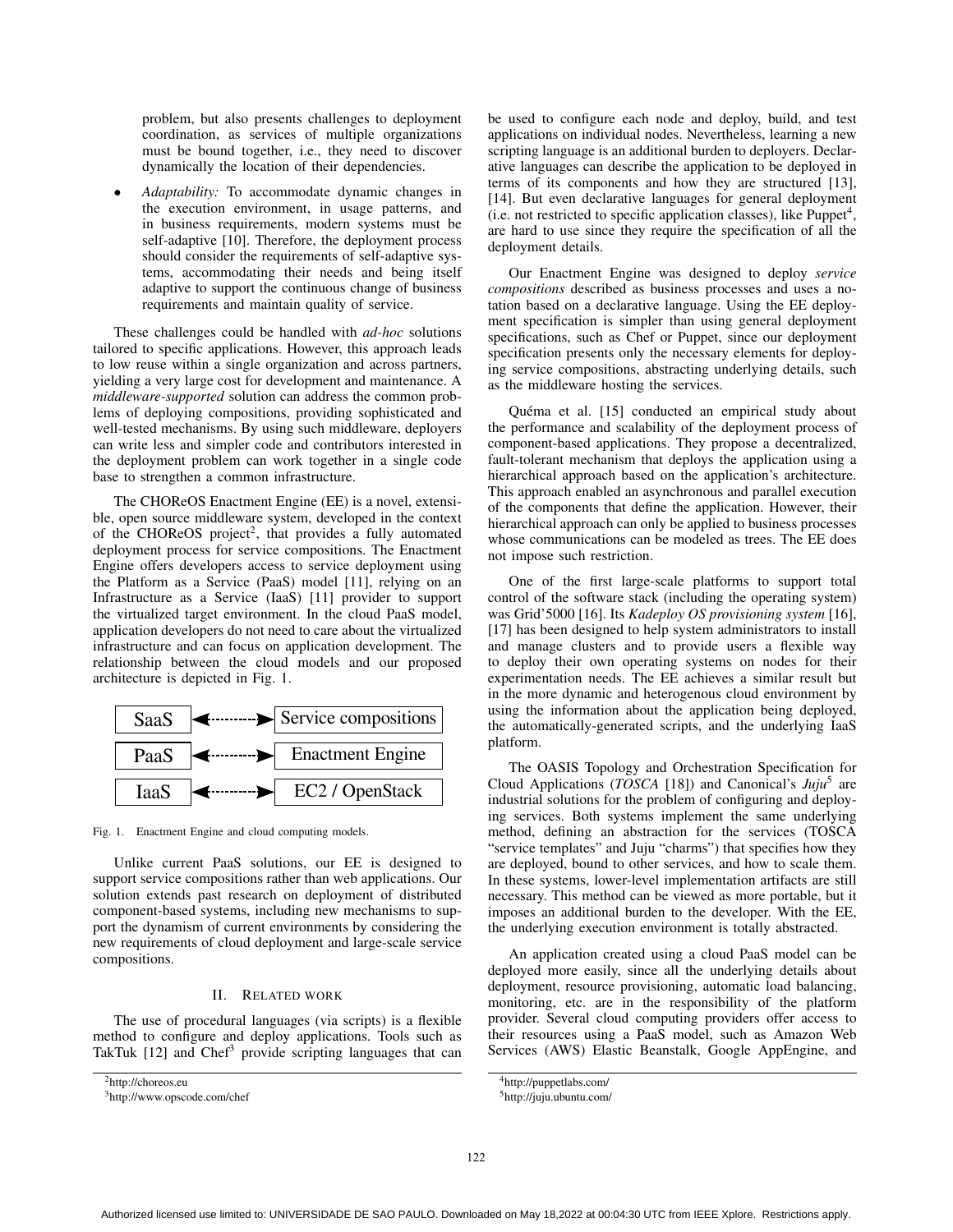Microsoft Azure. A problem with the use of a PaaS model is that the application becomes dependent on the tools and libraries provided by the chosen cloud computing provider. This dependence might lead to vendor lock-in and may become a problem if the developer decides to change its cloud vendor. The EE solves this problem by not imposing a programming model and by relying on an extensible architecture to support new programming technologies and new cloud platforms.

Other open source frameworks also aim to solve this dependence problem. Cloud Foundry<sup>6</sup> provides an open source PaaS framework that can be deployed on a variety of cloud computing platforms and that manages any type of cloud services. However, that platform is targeted to simple web applications. The EE supports the execution of applications described as business processes. This feature is related to two commercial solutions: Amazon Simple Workflow Service<sup>7</sup> and Force.com Visual Process Manager<sup>8</sup>; both offer a simple coordination mechanism to the execution of each activity of a business process, *i.e.*, an orchestrator.

# III. THE CHOREOS ENACTMENT ENGINE

In this section, we present the main ideas and the architecture used by the EE to deploy decentralized service compositions on large-scale platforms.

# *A. Architecture*

The major components encountered in the Enactment Engine execution environment (depicted in Fig. 2) are the following.



Fig. 2. CHOReOS Enactment Engine execution environment.

- Infrastructure provider creates and destroys virtual machines (also called *nodes*) in a cloud computing environment. Currently, there is support for both Amazon EC2 and OpenStack as infrastructure providers.
- Configuration agent is installed by the EE in each cloud node. It manages and runs scripts that implement the process of configuring operating systems,

installing required middleware, and finally deploying the services. Chef-Solo<sup>9</sup> is our configuration agent.

- EE client is a script, written by deployers, that specifies the choreography deployment and invokes the EE to trigger the deployment process. *Deployer* is the human operator responsible for the deployment process.
- **Enactment Engine** deploys choreography services according to the specification sent by the client.

The deployment process performed by the EE, depicted in Fig. 3, encompasses the following steps: (1) *Client request:* receives the specification of the service composition to be deployed. (2) *Node selection:* selects one or more cloud nodes where each service will be deployed, creating new nodes if necessary and accommodating service non-functional requirements. (3) *Scripts generation:* dynamically creates scripts for environment configuration and service launching. (4) *Nodes update:* executes the scripts on the selected nodes, so services and their dependencies are installed and launched. (5) *Service binding:* injects addresses of service dependencies (other participant services in the composition). (6) *Response to client:* sends the response to the client, informing which services were deployed, in which nodes, and their service URIs, enabling runtime monitoring.



Fig. 3. Deployment process performed by the Enactment Engine.

Optionally, the EE can deploy a monitoring infrastructure, by deploying a monitoring agent  $(Ganglia<sup>10</sup>)$  on each node.

## *B. Automating the deployment process*

It is imperative to make service deployment a fully automated process [7] to ensure testability, flexibility, and reliability. Deploying large-scale distributed systems is a timeconsuming and error-prone activity [6]; the deployment process in complex systems must be automated[5]. In the Future Internet large-scale scenario that motivates this study, one can

<sup>6</sup>http://www.cloudfoundry.org

<sup>7</sup>http://aws.amazon.com/swf

<sup>8</sup>http://www.salesforce.com/platform/process

<sup>&</sup>lt;sup>9</sup>http://docs.opscode.com/chef solo.html

<sup>10</sup>http://ganglia.sourceforge.net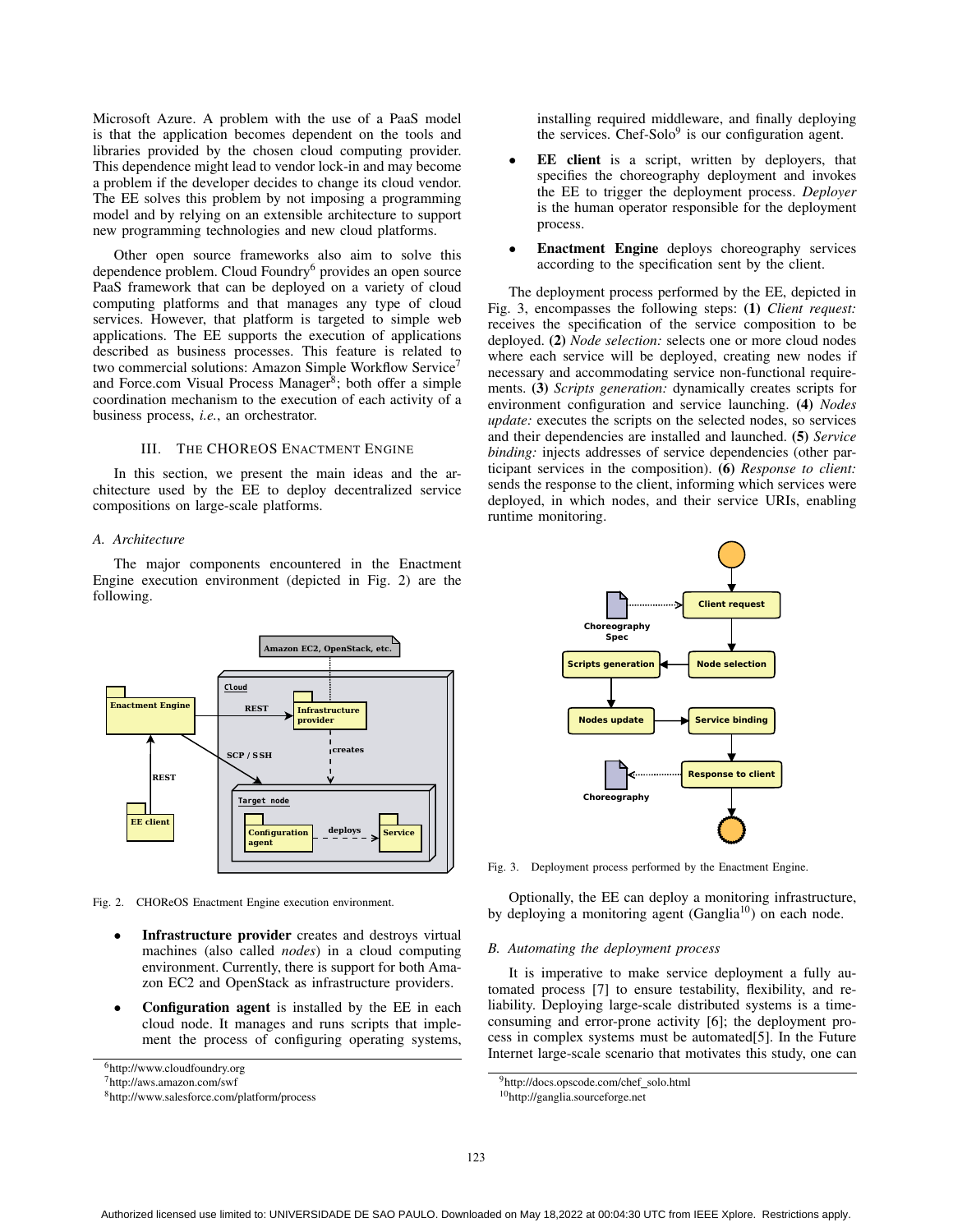expect that service compositions will grow in complexity and scale. Thus, a scalable and resilient deployment service will be a crucial element in this context.

The EE enables deployment automation by providing a RESTful API that receives the declarative description of the service composition to be deployed and returns information describing the deployment outcome. The use of a declarative description of composition have been used previously in the context of component-based system deployment [19], [13].

The description must provide all the necessary information to deploy the composition, including, for each service, where the service package can be downloaded from and the type of the package (e.g., WAR, JAR). It may also specify existing third-party services that are already available on the Internet and should be bound to the choreography dynamically. The deployer can choose to write the specification directly in XML format or using simple Java objects. In both cases, the choreography description must adhere to the data model presented in Fig. 4.



Fig. 4. Data model defining choreography specification.

Each service can consume operations from other services in the composition. Thus, the deployment process must *bind* the services, so they know how to invoke each other. When using the EE, each consumer service must implement an operation called setInvocationAddress that receives dependency endpoints. Service dependencies are also declared on the composition specification, so the EE can properly inject dependencies [20] on dependent services in a way similar to the one proposed by Magee and Kramer [13].

On the one hand, the current trend in large-scale system deployment is the use of elastic resources provided by cloud computing. Virtualized resources provided by the cloud leverages the automation of the deployment process [5]. Since the creation of a whole new environment can be automated by VM provisioning, each new deployment can easily create a clean environment where the deployed system will run, leveraging reproducibility and environment isolation.

On the other hand, using cloud resources brings additional challenges, since it is necessary to take into account the dynamic nature of the cloud [21]. Different from the

scenarios studied in earlier works on component-based systems deployment [19], [13], the target nodes are more dynamic and it is not possible to know their IP addresses when writing the composition specification. The service binding must be performed at runtime (via setInvocationAddress), and the node allocation policy must be more flexible, *i.e.*, a service must not be allocated to a static IP before its VM is running.

## *C. Handling cloud infrastructure failures*

Distributed large-scale systems must expect and handle third-party component faults [7], [8], [9]. An example of a typical failure in a cloud environment involves VM provisioning. When a new node is requested to the infrastructure provider, there is a chance that the provisioning will fail. Moreover, some nodes may take much longer than average to be operational. Other steps that may fail during the deployment process are SSH connections and the execution of scripts on cloud nodes.

Fig. 5 shows the observed distribution of node creation time when concurrently creating 100 nodes on the Amazon cloud (repeated 10 times). We count the time since the creation request until the machine is able to accept SSH connections. We observed a failure rate of 0.6% when concurrently creating 100 nodes. It is interesting to note that the creation time has a stable median, but that larger creation times are expected when creating a large amount of nodes. In our observations, failures and long provisioning times affected up to 7% of node creation requests.



Fig. 5. Observed EC2 instances creation times.

A simple approach adopted by the EE to handle external failures was encapsulating the logic of invoking external systems in a class, called Invoker, and using it in a disciplined way throughout the system. For each kind of task (*e.g.*, file transferring), our Invoker is configured with the following parameters: a *task*, which is a routine that will invoke an external system, a quantity of *trials* to perform the task, a *timeout* for each trial, and an *interval* between trials.

The EE adopts a particular strategy to handle failures during the creation of new VMs. When a request arrives, the EE tries to create a new node. If the creation fails, or takes too long, an already created node is retrieved from a reservoir of idle nodes. This strategy avoids waiting again for another node creation. The initial reservoir capacity is defined by configuration and it is refilled every time a node is requested. If the pool size is decreased and reaches a given threshold, the capacity is increased, trying to avoid a future situation with an empty reservoir when an extra node is requested.

The reservoir approach imposes an extra cost to keep more VMs running (in an idle state). However, this problem is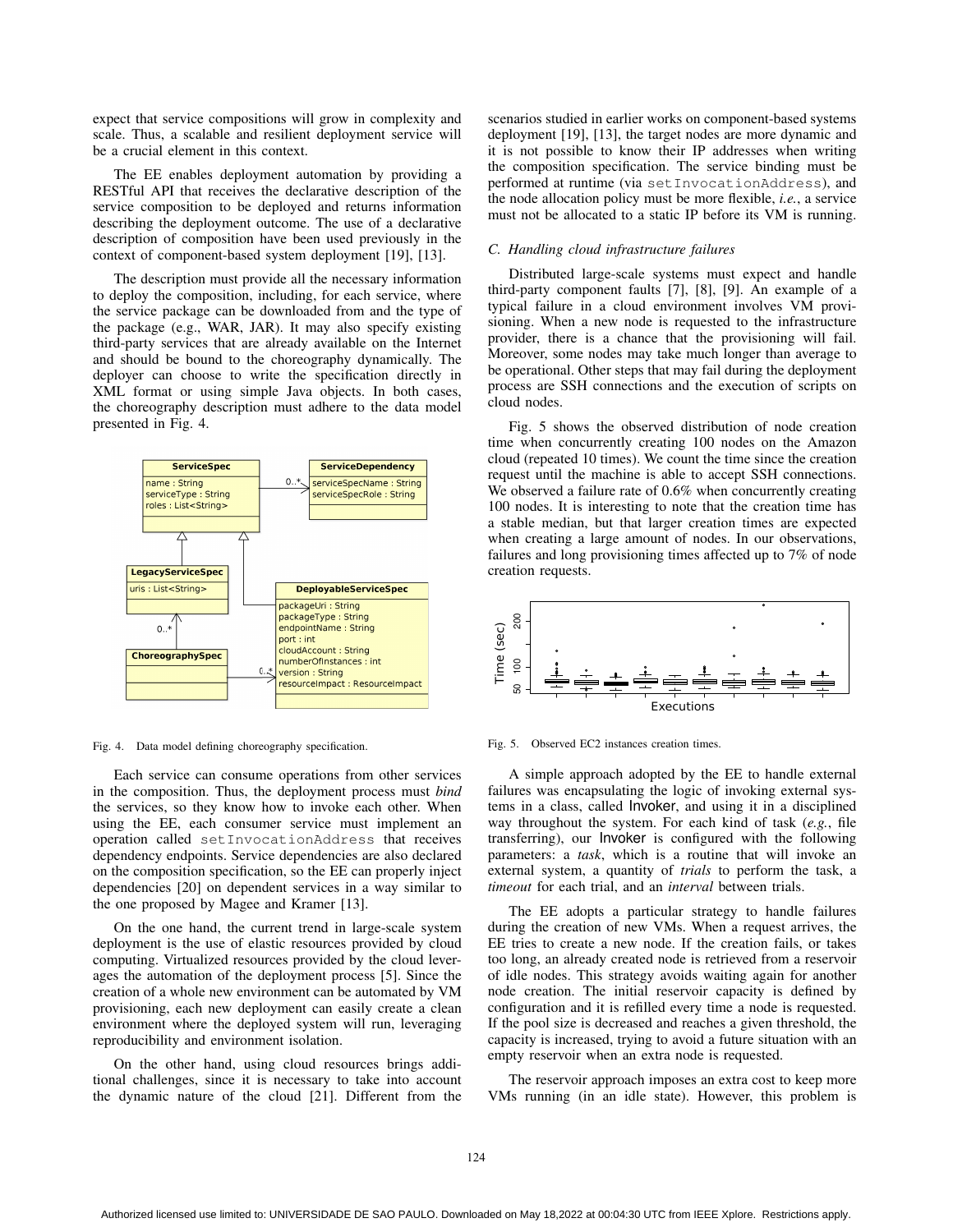treated in the EE by a distributed management algorithm in each node: if the node is idle for  $N-1$  minutes, where N is a threshold of time that implies additional cost, the node sends to the EE a message requesting its destruction. Thus, after a time of inactivity in the EE, the reservoir eventually becomes empty, and it will be filled again only if new requests arrive.

Another important practice related to fault tolerance is *graceful degradation* [7], [22]. In our context, graceful degradation means that if a service cannot be properly deployed, it is not acceptable to halt the entire deployment process. With the EE, if some service is not properly deployed, the deployment process continues, and the EE response details the problems encountered during deployment, enabling recovery actions. Nonetheless, it is important to point out that graceful degradation responsibility must be shared with service implementation, since each service must know how to behave in the absence of some of its dependencies.

A possible recovery action enabled by the EE after a deployment with failures is simply one more client request for the composition deployment. In such situation, the EE will deploy only the missing services. This is possible thanks to the *idempotent* design and implementation of the deployment operation. Idempotence is an important property of network available operations. Its guarantee is specified in REST APIs [23] and, in the deployment context, it is a key feature of Chef scripts $^{11}$ .

## *D. Scalability*

When deploying a large amount of services in a distributed environment, it is not desirable to perform the deployment of each service sequentially. Since the deployment of different services are independent tasks, deploying them concurrently drastically increases scalability.

We say an architecture is perfectly scalable if it continues to yield the same performance per resource, albeit used on a larger problem size, as the number of resources increases [24]. In the deployment context, it means that, ideally, the deployment time should remain constant when there is a proportional increase on the number of services to be deployed and on the number of available nodes. The number of services to be deployed increases in two situations: 1) when deploying larger compositions and 2) when deploying a larger number of compositions simultaneously.

Concurrent programming is hard and error prone and, in general, scripting tools do not provide good support for concurrency. Without proper failure handing (see Section III-C), customized scripts can also impact scalability. Therefore, handling concurrency and fault handling in the middleware layer are important steps towards facilitating the effective implementation of a scalable deployment process.

# *E. Extensibility*

Many current PaaS solutions are known for limiting technical choices in the application architecture. The EE eases such problem by handling technological heterogeneity and customization needs offering the following extension points:

- Service type: service binding in technologies other than SOAP (*e.g.*, REST) requires new conventions to the setInvocationAddress operation, which can be accomplished by implementing the ContextSender interface.
- *Package type:* users may add support for a new package type by writing a Chef cookbook template. JARs and WARs are packages already supported.
- *Infrastructure provider:* new cloud infrastructures can be supported by implementing the CloudProvider interface. To ease its implementation, EE uses jclouds $^{12}$ , an open source library with portable abstractions for many cloud providers. We already support Amazon EC2 and Openstack.
- *Node selection policy:* by implementing the Node-Selection interface it is possible to build a new dynamic node selection policy, having access to nonfunctional service requirements to be considered on the algorithm. A few policies are currently available, including *limited round robin*, which first creates a predefined number of nodes, and then selects nodes in a round-robin fashion for each deployed service.

This flexibility provided by the EE helps to overcome the current limitations of PaaS solutions that restrict the technological choices of application developers, such as the IaaS provider and the application programming language.

#### *F. Supporting cross-organizational compositions*

A service composition may encompass services belonging to multiple organizations. The EE has two main mechanisms to cope with this situation. The first uses a service specification attribute to define under which "cloud account" the service will be deployed (and billed).

The second mechanism is used when an organization performs the deployment of a composition encompassing both services belonging to the organization itself and also existing third-party services. This situation can be modeled in the composition specification, so the EE will deploy only the services belonging to the organization and bind them to the existing third-party services.

# *G. Coping with adaptability*

The EE supports the development of self-adaptive compositions by providing the following features: service composition updates, service migrations, service replications, and monitoring infrastructure deployment.

Service replication associated with load balancing, in particular, is a common strategy to provide system scalability [21]. The monitoring infrastructure consists of *Ganglia probes* deployed by the EE on target nodes to collect virtual machine metrics such as CPU, memory consumption, etc. These features make the EE a suitable option for researching service composition self-adaptation. They ease the implementation of adaptive systems by letting researchers be more focused on high level adaptation problems instead of highly specific deployment details.

<sup>&</sup>lt;sup>11</sup>http://docs.opscode.com/chef\_why.html

<sup>12</sup>http://jclouds.apache.org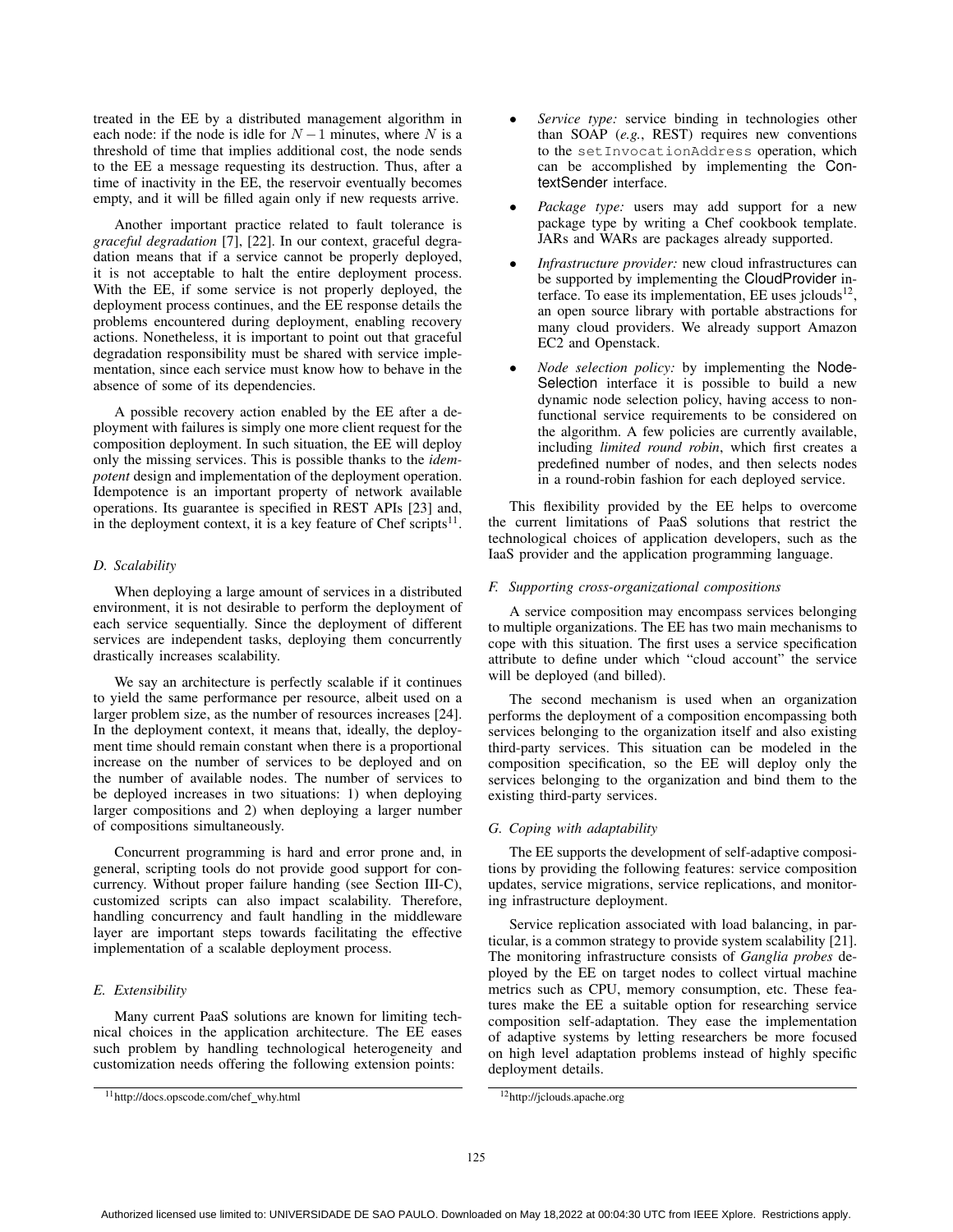# IV. DEPLOYMENT WITH EE VERSUS *ad-hoc* DEPLOYMENT

Middleware-based solutions for deployment automation brings several benefits over *ad-hoc* approaches. To better understand such benefits from the deployer point of view, we investigated how the CHOReOS Enactment Engine improves the deployment process by providing a middleware-supported solution.

We conducted an evaluation by developing an *ad-hoc* solution dedicated to the deployment of a single choreography. The "Airport choreography" is an example provided by Airport domain experts [3] containing 15 services. We also deployed the same choreography using the EE. Both solutions are publicly available online<sup>13</sup>. Comparisons with other middleware solutions were not performed since, to the best of our knowledge, the EE is the first comprehensive middleware solution for choreography deployment on the cloud.

To deploy the Airport choreography with the EE, we wrote the choreography specification and a program to invoke the EE, launching the deployment. The choreography specification was assembled with simple Java objects consisting of 162 lines, with 11 lines of code per service on average, in 40 minutes. The deployment launch program uses the EE Java API and has only 22 lines of code. After this code was written, deploying the choreography over three nodes with EE took only 4 minutes.

The development of the *ad-hoc* solution required nine hours from one developer. Plus, 60 additional minutes were needed (by the same developer) to actually execute the deployment, distributing the 15 services over three different nodes. This solution required the writing of 100 LoC of shell scripts, 220 LoC of Java, and 85 LoC of Ruby (for Chef).

The execution of the *ad-hoc solution* has several steps, including some manual ones. For each target node, the deployer must log into it, install git, checkout the cookbooks, execute the install\_chef script, edit some configuration files defining which services will be deployed on the node, and run chef-solo. After deploying the services, the deployer must edit the IP tokens within the bind\_services script, and finally execute the bind\_services script. This *ad-hoc* solution has several drawbacks:

- It requires three different technologies: shell script, Java, and Chef. Command line expertise was also necessary. It suggests that a large set of skills is required from the developer of deployment solutions. Some of those skills, such as using Chef or understanding SOAP, are known not to be easy to learn.
- For each target node, the deployer must perform timeconsuming and error-prone manual steps, like editing configuration files. Missing commas or mistyping service names are likely to happen. More automation would be provided by using more advanced deployment tools, such as  $Capistrano<sup>14</sup>$ , but it would be one more skill to learn.
- There is very little concurrency in the process. With the provided scripts, the deployer could somehow



Fig. 6. The topology of the compositions used in the experiments.

enhance parallelism by using tools like Byobu $15$  to enter the same command in multiple machines. But this requires yet another deployer's skill and it is a very limited way to scale the process.

In this example, we used a service composition with only 15 services. Using large-scale compositions would increase much more the complexity of the *ad-hoc* solution. To reach a complete solution in the *ad-hoc* approach, an extra development effort would be required to implement features already provided by the EE, such as third-party failure handling, composition update, dynamic node allocation policies, concurrent deployment, etc. In addition, to produce the *ad-hoc* solution we used some code already available in the EE. Deployers would have to code them from scratch.

We recognize that this assessment has its limitations, since results depend strongly on the deployer's technical skills. Conducting a rigorous software engineering experiment with several developers assuming the deployer's role would bring stronger evidence. However, we believe that the assessment described here is enough for expanding our understanding of the value added by a middleware-supported solution such as the EE.

## V. PERFORMANCE AND SCALABILITY ANALYSIS

It is expected from a middleware-supported solution for automated deployment the ability of executing the deployment process with acceptable performance and scalability, especially in scenarios with a large number of services to be deployed. Therefore, we conducted experiments to evaluate the performance and scalability of the proposed EE in terms of its capability to deploy a significant number of compositions in a real-world cloud computing platform.

Our experiments use a synthetic workload modeled based on a common pattern found on many business processes: a main service that uses other sub-services (potentially provided by different organizations) to deliver its result. These services are modeled using a *fork-join* service composition. This workload is depicted in Fig. 6.

Initially, we conducted a multi-variable analysis of the EE performance by deploying service compositions in the following scenarios: 1) a small set of small compositions; 2) a small set of larger compositions; 3) a larger set of small composition; 4) a larger ratio of services per node. Table I quantifies each scenario.

In our experiments, the node allocation policy was the "limited round robin". The idle node reservoir size was five, and

<sup>13</sup>http://ccsl.ime.usp.br/EnactmentEngine#source – v2014-07 14http://www.capistranorb.com/

<sup>15</sup>http://byobu.co/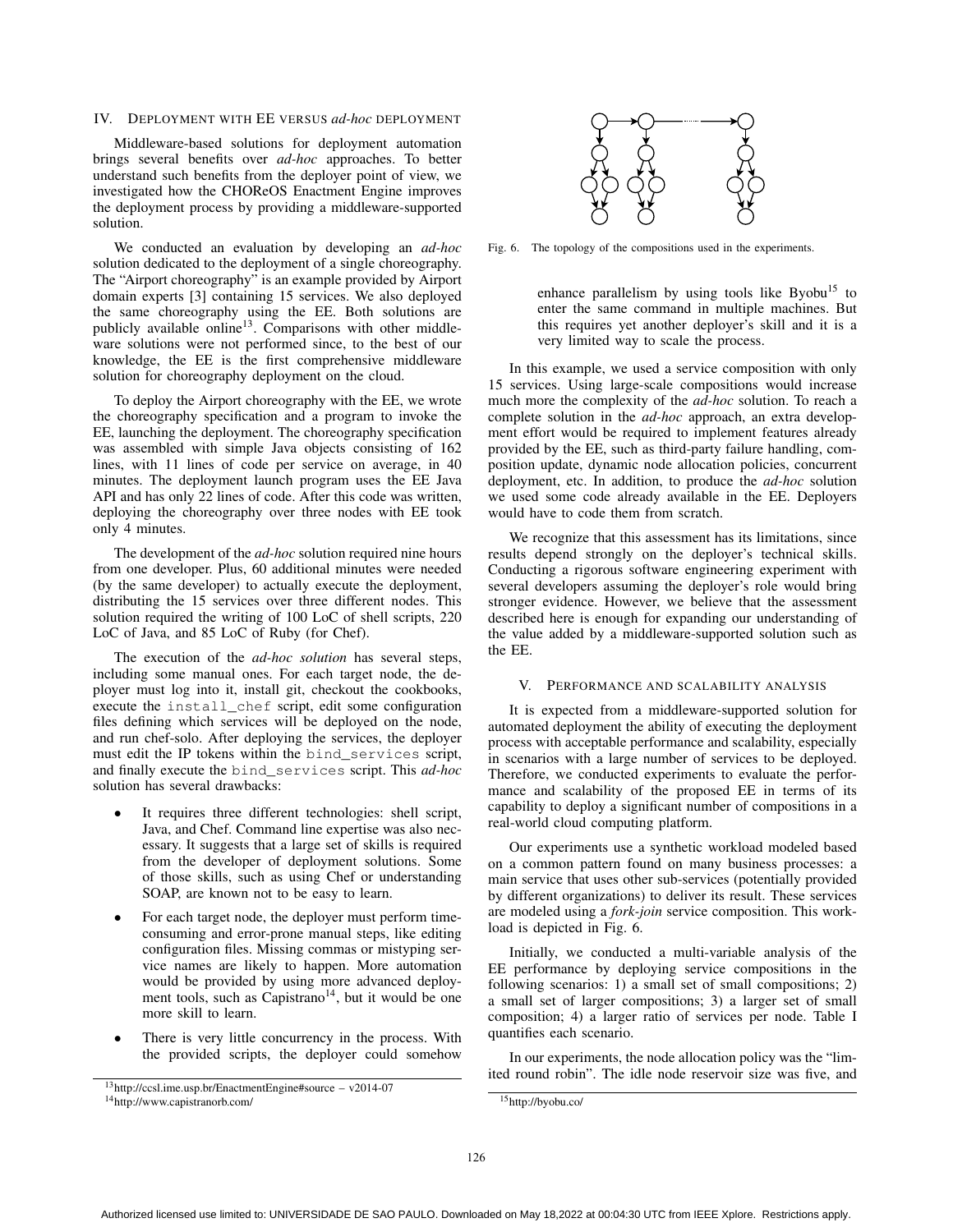TABLE I. DEPLOYMENT SCENARIOS.

| Scenario       |   | Compositions          | Size                         | <b>Nodes</b> | Services/Nodes                   |
|----------------|---|-----------------------|------------------------------|--------------|----------------------------------|
|                |   | 10                    | 10                           | 9            | 11 or 12                         |
|                | 2 | 10                    | 100                          | 90           | $11$ or $12$                     |
|                | 3 | 100                   | 10                           | 90           | $11$ or $12$                     |
|                | 4 | 10                    | 10                           | 5            | 20                               |
|                |   | TABLE II.             |                              |              | EXPERIMENTAL RESULTS.            |
|                |   |                       |                              |              |                                  |
| Scenario       |   | Time                  | Successful                   |              | Successful                       |
|                |   | (s)<br>$467.9 + 34.8$ | compositions<br>$10.0 \pm 0$ |              | services<br>$100.0 \pm 0$ (100%) |
| $\overline{c}$ |   | $1477.1 \pm 130.0$    | $9.3 + 0.3$                  |              | $999.3 \pm 0.4 (99.9\%)$         |
| 3              |   | $1455.2 + 159.1$      | $98.9 + 0.8$                 |              | $998.5 \pm 1.3 (99.9\%)$         |

the node creation timeout was 300 seconds. We used Amazon EC2 as the cloud computing service and the VMs were EC2 small instances (1.7 GiB of RAM and one vCPU equivalent to 1.0–1.2 GHz), running Ubuntu GNU/Linux 12.04. The EE was executed on a machine with 8 GB of RAM, an Intel Core i7 CPU with 2.7 GHz and Linux kernel 3.6.7. The EE version used, and raw data collected from the experiments are available online13, for reproducibility purposes.

Table II presents, for each scenario, the time necessary to deploy all compositions plus the time to invoke them to make sure they were correctly deployed. Each scenario was executed 30 times and their averages are presented with a 95% confidence interval. The table also shows how many compositions and services were successfully deployed.

The results show that the EE scales well in terms of the number of services being deployed. In scenarios 2 and 3, when the number of services was increased by 10 times, the deployed time increased only 3 times approximately. This time increment was caused mainly by the fact that the higher the number of services, the higher the likelihood of a fault triggering the re-execution of some routine.

The results also show that when the number of services per node was doubled (scenario 4), the deployment time increased nearly 25% (comparing with the first scenario). Part of this overhead was caused by the increase of the number of Chef scripts that must be executed (sequentially) on the nodes.

During our experiments, we observed that, thanks to the EE fault tolerance mechanisms, the amount of failures was low: all the services were successfully deployed in more than 75% of the executions. By a failure, we mean that one service was not properly deployed. In scenario 1 we got no failures, whereas in scenario 4 we had only one failure. In scenario 2, the worst situation had 3 failures out of 1,000 services. In scenario 3, we got one execution with 20 failures, but it was an exceptional event, since the second worst situation had only 3 failures.

Finally, we observed that 80% of the executions did not use the node reservoir. When used, there was a maximum of six uses but, most of the time, there was only one use. We also observed that the deployment time was not significantly affected when the failures on the cloud environment occurred, because new nodes were immediately retrieved from the reservoir.

We also conducted experiments to evaluate the performance and scalability of the EE in terms of its capability to deploy a large number of services in a single composition. These



Fig. 7. Average deployment times for increasingly larger compositions.

experiments were conducted in 5 scenarios by varying the deployed composition size and the number of used target nodes, while fixing 20 deployed services per node. Each scenario was executed 10 times.

The composition topology used was the same as before (Fig. 6) and the environment used to run the EE was a virtual machine (8 GiB of RAM and 4 vCPUs) hosted in our University infrastructure. The created nodes were Amazon EC2 small instances and node creation timeout was set to 250 seconds. The average deployment times with 95% confidence intervals are shown in Fig. 7.

These results show a good scalability in terms of deployed services. After increasing 9 times the number of deployed services, the deployment time increased only 3.5 times. In absolute numbers, each increase in 400 deployed services was responsible for increasing the deployment time from 180 to 460 seconds. As in the previous experiment, part of deployment time increase can be explained by the higher occurrences of failures in large-scale scenarios. Concerning service deployment failures, the worst executions of each scenario had 1, 1, 2, 2 and 4 services not successfully deployed out of 200, 600, 1000, 1400 and 1800 services, respectively. This can be considered a very low failure rate. Moreover, the failed services could be easily deployed after the client simply trigger again the deployment operation (EE would not redeploy the already deployed services).

We performed also a final experiment to asses the EE failure handling mechanisms (Fig. 8). Enabling the invoker and the reservoir, a deployment of 100 services in 10 nodes succeeded in the 10 performed executions. But when disabling them, the deployment succeeded completely only in 3 executions. In other executions we got 10 or 30 failed services. The failures were multiple of 10 because they were caused by failures on EC2 node provisioning (each node should host 10 services).

#### VI. CONCLUSION AND FUTURE WORK

Sophisticated distributed applications of the Future Internet will be composed of a large number of highly-distributed services executing on heterogeneous mobile- and cloud-based environments, interacting at runtime with millions of users.